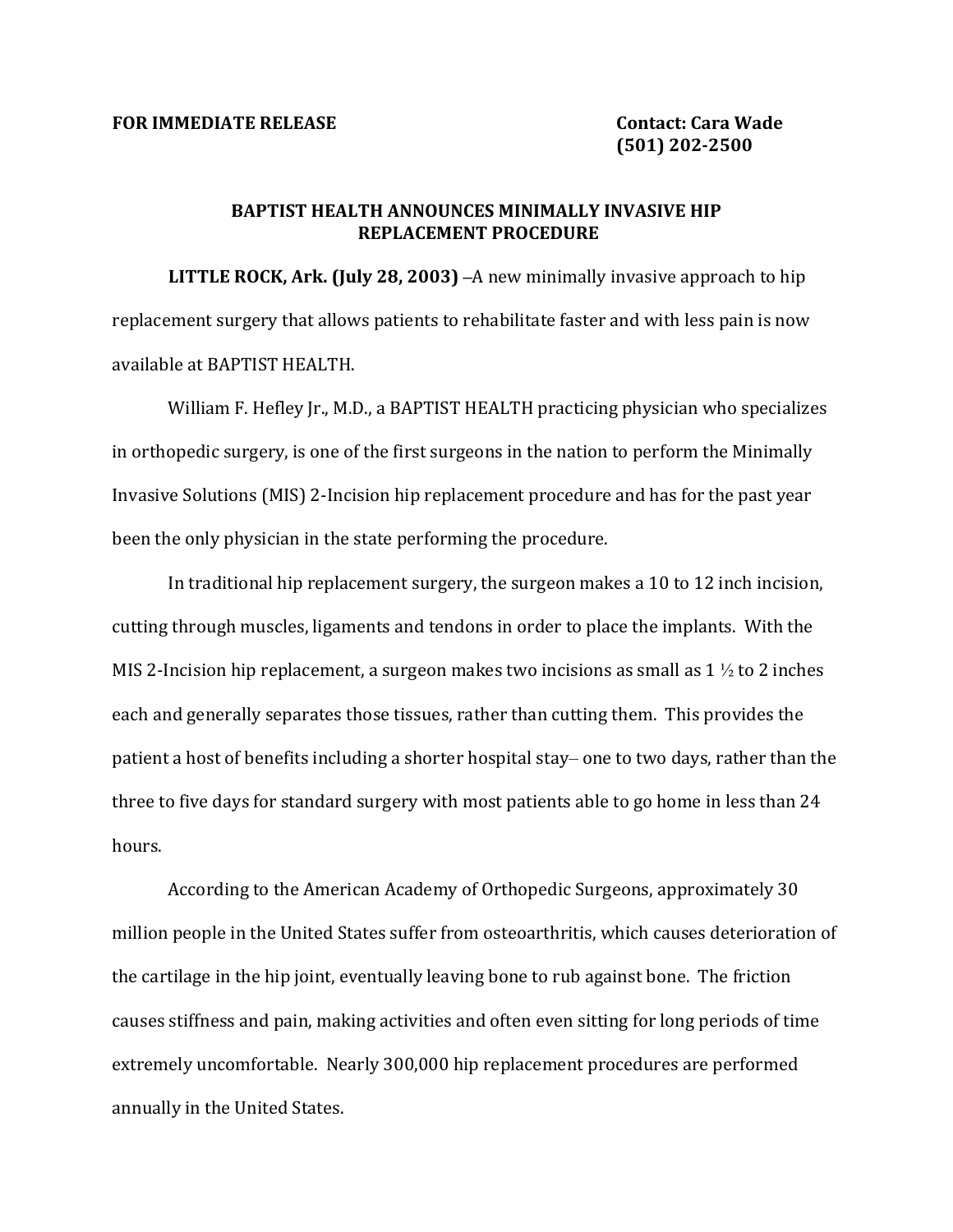## **-More-**

Hip replacement surgery is intended to help those suffering from hip arthritis have the opportunity to regain a more active and less painful lifestyle. The MIS 2-Incision hip replacement technique makes it possible for hip replacement to be performed less invasively using the same high-quality, clinically proven hip implants that are used in standard surgery.

Specialized instruments allow the surgeon to see and access the hip joint, to work in a much smaller area, and to generally separate rather than cut surrounding tissues. The minimally invasive approach is good news for millions of Americans who suffer from arthritic hip pain, but may have put off hip replacement because of the lengthy, painful rehabilitation typically required after standard surgery.

With the MIS 2-Incision hip replacement procedure, surgeons use a metal prosthesis, implanted without cement, to replace the arthritic hip. The goal of this procedure is for patients to experience smaller incisions, less scarring, less tissue trauma, less blood loss, less postoperative pain, faster recovery period and a shorter hospital stay. These benefits may allow a faster return to work and daily activities.

"Patients who have had the MIS 2-Incision hip replacement procedure are amazed at how soon they are getting around after surgery," said Hefley. "Because I generally gain access to the joint by going between muscle groups, rather than cutting through the tissue, patients can usually return to their daily lives faster than they would have with traditional surgery."

"BAPTIST HEALTH is excited to offer the MIS 2-Incision hip replacement procedure to patients, which will drastically reduce recovery time and increase the patient's comfort," said